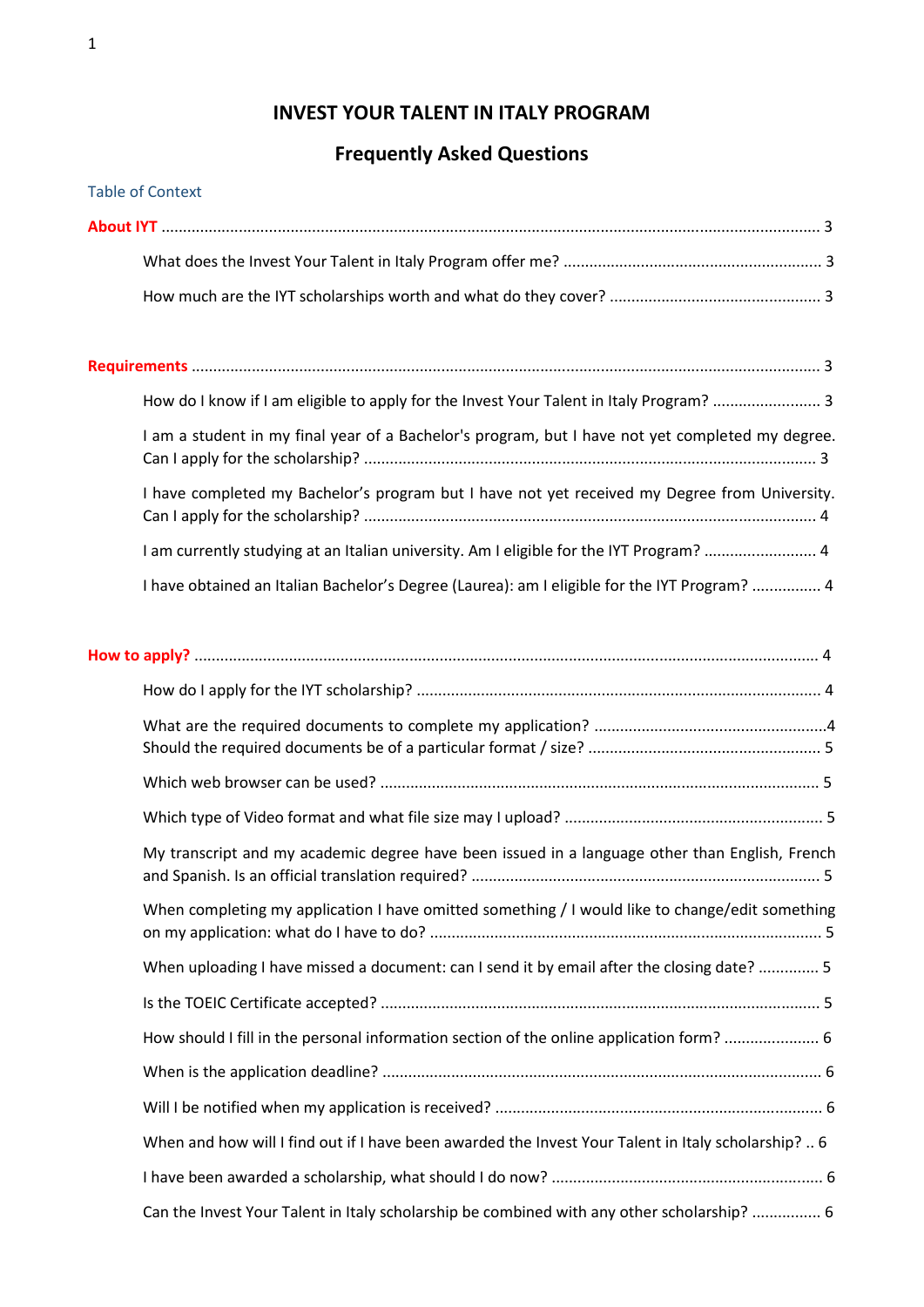| I have been awarded the Invest Your Talent in Italy scholarship: can I participate in any           |
|-----------------------------------------------------------------------------------------------------|
| Is it possible to change the university course I applied for at a later date? Will that affect my   |
|                                                                                                     |
|                                                                                                     |
| If I have to defer my admission and attend the university in the 2nd semester, can I still maintain |

| Where I can found documents for the "Convenzione di Stage" and the "Progetto formativo"?9         |
|---------------------------------------------------------------------------------------------------|
|                                                                                                   |
|                                                                                                   |
|                                                                                                   |
| What is the possibility to extend the internship after the three months period?10                 |
| My internship is already registered in my study plan at my University. Should I do something with |
| How am I going to finish 3 months internship before the end of scholarship program?10             |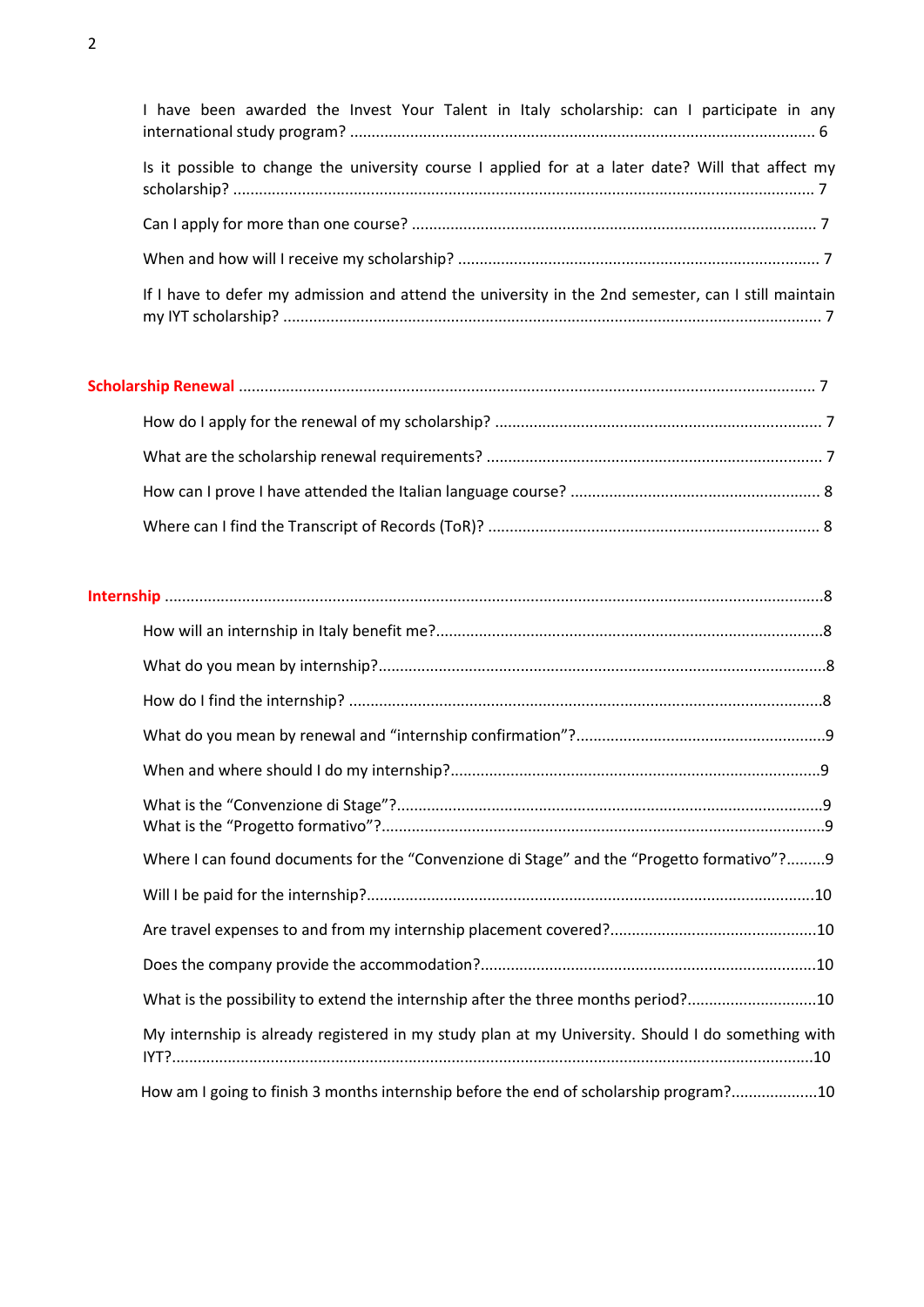# *What does the Invest Your Talent in Italy Program offer me?*

By participating at the Invest Your Talent in Italy Program, you will have the opportunity to:

- develop your academic and technical skills through a range of **CORSI DI LAUREA MAGISTRALE** (MASTER'S DEGREE COURSES ) and **MASTER PROGRAMS** (ONE-YEAR POSTGRADUATE COURSES) **TAUGHT IN ENGLISH** at prestigious Italian Universities;
- increase your practical skills for your future career, by attending an **ON-THE-JOB TRAINING** at leading Italian companies while completing your academic work.

# *How much are the IYT scholarships worth and what do they cover?*

The IYT scholarships are worth € 8.100 (€ 900,00 per 9 months) with tuition fees exemption.

**THEY DO NOT COVER:** Tassa Regionale per il Diritto allo Studio (Regional Tax), stamp duty; any expense regarding accident insurance and/or civil liability; the health insurance policy. Grantees must take out a Health insurance policy to bear any expenses due to illness or accident.

# **Requirements**

# *How do I know if I am eligible to apply for the Invest Your Talent in Italy Program?*

Eligibility requirements to apply are:

- To be Citizen of one of the 15 Countries listed in the Call (**Azerbaijan, Brazil, Colombia, Egypt, Ethiopia, Ghana, India, Indonesia, Iran, Kazakhstan, Mexico, People's Republic of China, Tunisia, Turkey** and **Vietnam);**

- To have been born ON or AFTER January  $1<sup>st</sup>$ , 1994, except for the only renewal scholarships;

- To hold a Bachelor's Degree to enroll in the chosen Master's degree Program (Laurea Magistrale or Master Universitario);

- To have at least a B2-level of English. An English language certificate within the Common European Framework of Reference for Languages (highly recommended IELTS, TOEIC & TOEFL) is required.

A candidate who has obtained an English-taught Bachelor's Degree can submit a certificate issued by his/her university, stating that English is the medium of instruction in that university/course/faculty.

- Proof of proficiency in Italian is not mandatory, but it will be taken into consideration in the selection process.

*I am a student in my final year of a Bachelor's program, but I have not yet completed my degree.*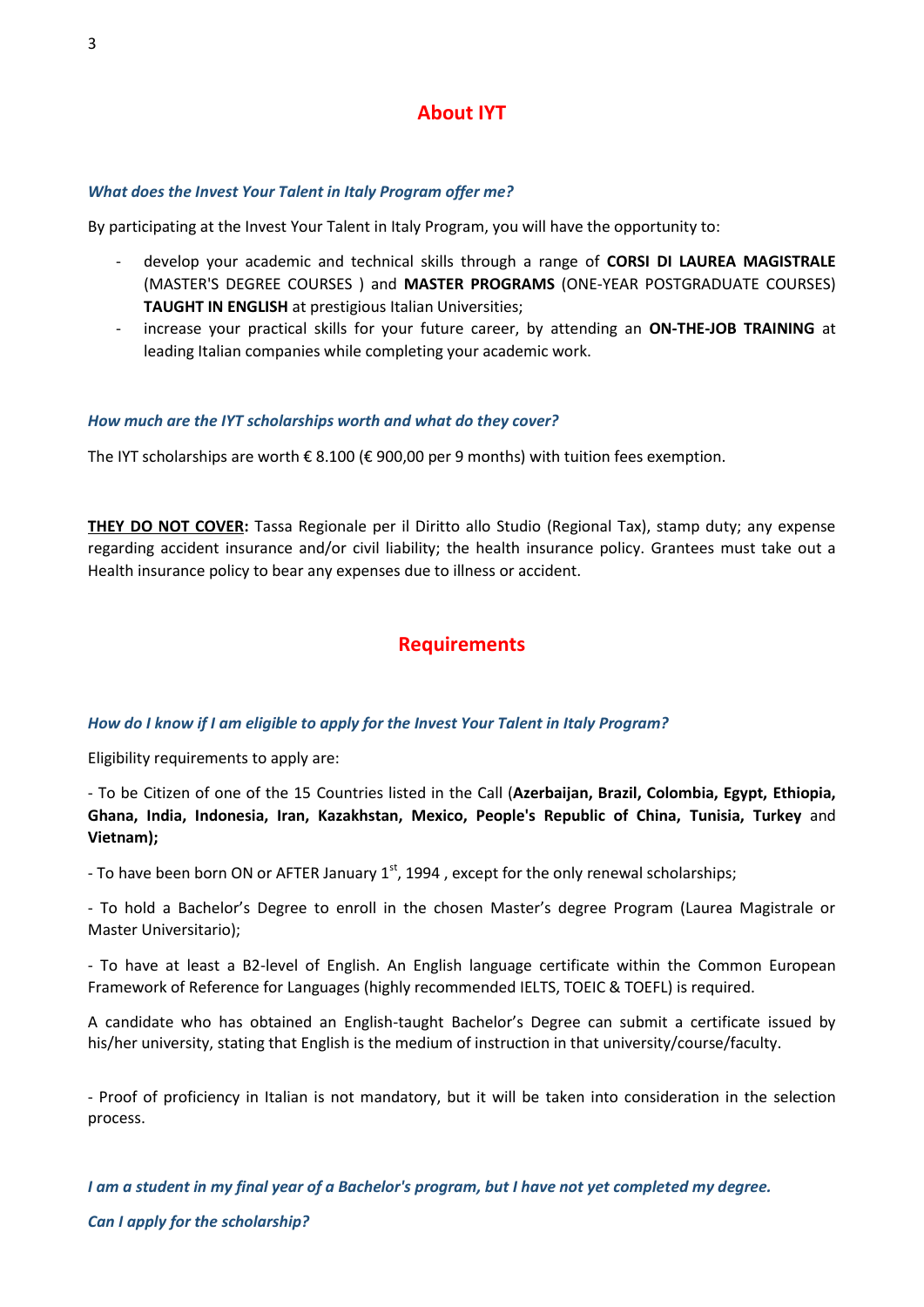No, you cannot apply; you need to have completed your Bachelor's Degree to apply.

## *I have completed my Bachelor's program but I have not yet received my Degree from University.*

### *Can I apply for the scholarship?*

You can apply on condition that you submit a document from your university certifying that you have completed your Bachelor's program and are waiting for your diploma. This document must be issued and signed by a representative of the Academic Registrar's Office.

#### *I am currently studying at an Italian university. Am I eligible for the IYT Program?*

No. Students who are in Italy and are already in regular attendance at an Italian University are not eligible to apply for the IYT Program.

#### *I have obtained an Italian Bachelor's Degree (Laurea): am I eligible for the IYT Program?*

No. Students who have obtained an Italian University degree are not eligible to apply for the IYT Program.

#### *May I apply for the IYT scholarship in the second semester?*

No. Both your academic studies and the IYT scholarship must start in October.

# **How to apply?**

#### *How do I apply for the IYT scholarship?*

First, you need to check the universities and the courses included in the Program at: [http://www.postgradinitaly.esteri.it/postgradinitaly/en/iyt-courses.](http://www.postgradinitaly.esteri.it/postgradinitaly/en/iyt-courses)

The areas of study are Engineering-Advanced Technology, Management-Economics, Design-Architecture. After choosing the course, you have to contact the university for the pre-application, indicating that you are an IYT applicant. **Only once you have submitted your pre-application to the University you can start your online application at:**

#### <http://investyourtalentapplication.esteri.it/SitoInvestYourTalentApplication/progetto.asp>

#### **Please be advised that you might not receive the admission decision from the university at this stage.**

Please remember that the course you are applying to must be closely related to your Bachelor's degree. It is the responsibility of the University to evaluate whether your BA (undergraduate degree) is relevant to the chosen course of study.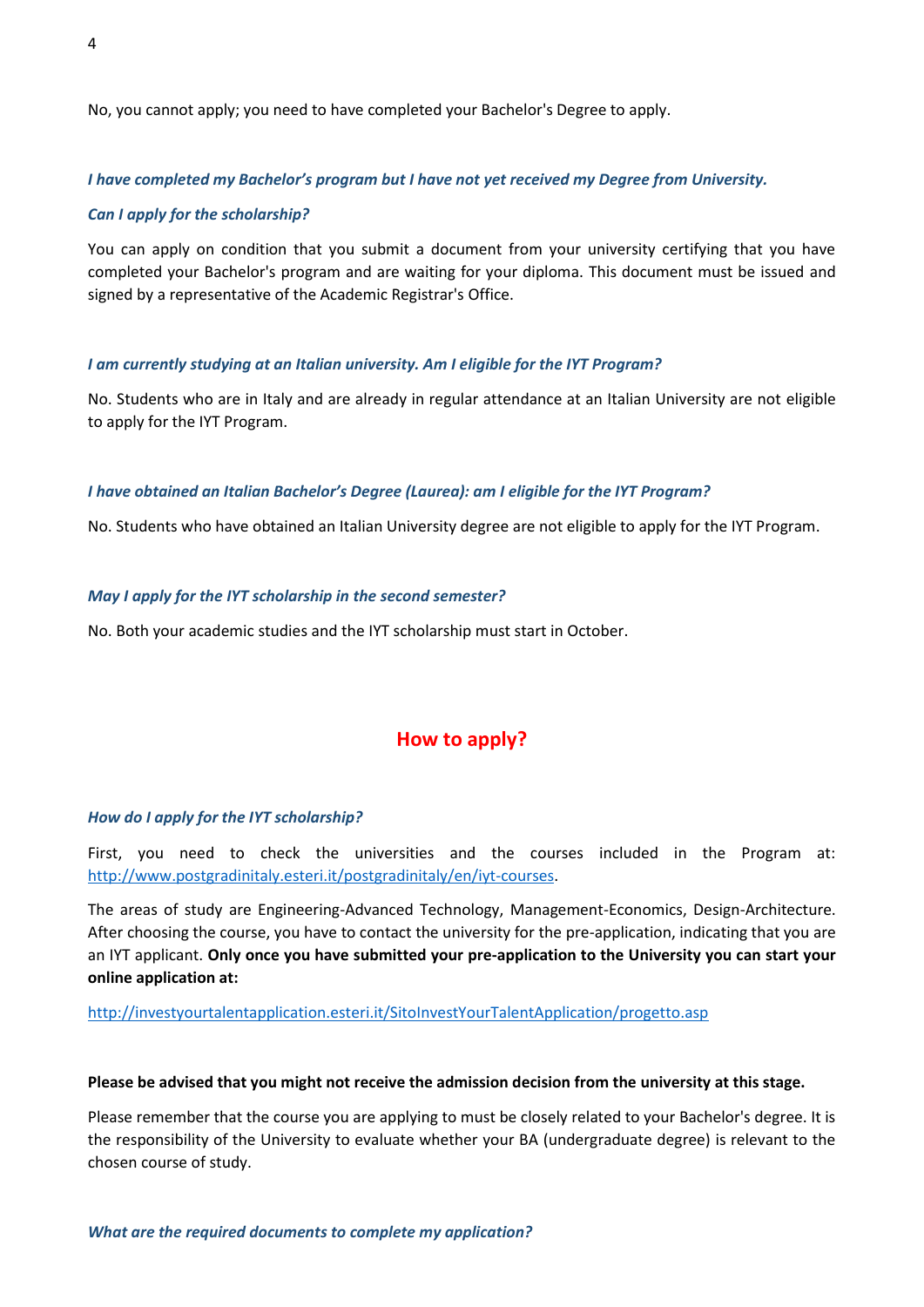The following documents must be submitted in order to complete your application:

- Academic Transcript with all exams and grades;
- Certificate of your first academic degree (Bachelor's Degree);
- (Documents issued in English, French and Spanish are accepted)
- A video no more than one minute long about motivations;
- CV/Resume;
- English language certificate;
- Italian language certificate. It is not mandatory but, if submitted, it will be evaluated and a score will be assigned;
- Valid Passport

## **Please note that incomplete applications will not be accepted.**

#### **Start collecting the required documents beforehand and do not wait until the deadline approaches!**

#### *Should the required documents be of a particular format / size?*

All files must be in PDF-FORMAT; the size of each document must be less than 1 MB.

#### *Which web browser can be used?*

Recommended browsers are: MOZILLA FIREFOX / INTERNET EXPLORER.

#### *Which type of Video format and what file size may I upload?*

You must use only the MP 4 FORMAT; your video must be less than 10 MB in size.

# *My transcript and my academic degree have been issued in a language other than English, French and Spanish. Is an official translation required?*

Yes. If the original documents are in a language other than English, French and Spanish an official translation into English is required. It must contain an original stamp of an official translator, be certified as true copy of the original documents in the original language. In case translation is needed, both the original language documents and the official English translations must be provided; **they must be scanned into ONE FILE.**

# *When completing my application I have omitted something / I would like to change/edit something on my application: what do I have to do?*

You can make changes at any time before you submit your application, but be advised that **once an application has been submitted it is not possible to edit it.**

#### *When uploading I have missed a document: can I send it by email after the closing date?*

No. Applications need to be submitted with all the requested supporting documents BY THE CLOSING DATE.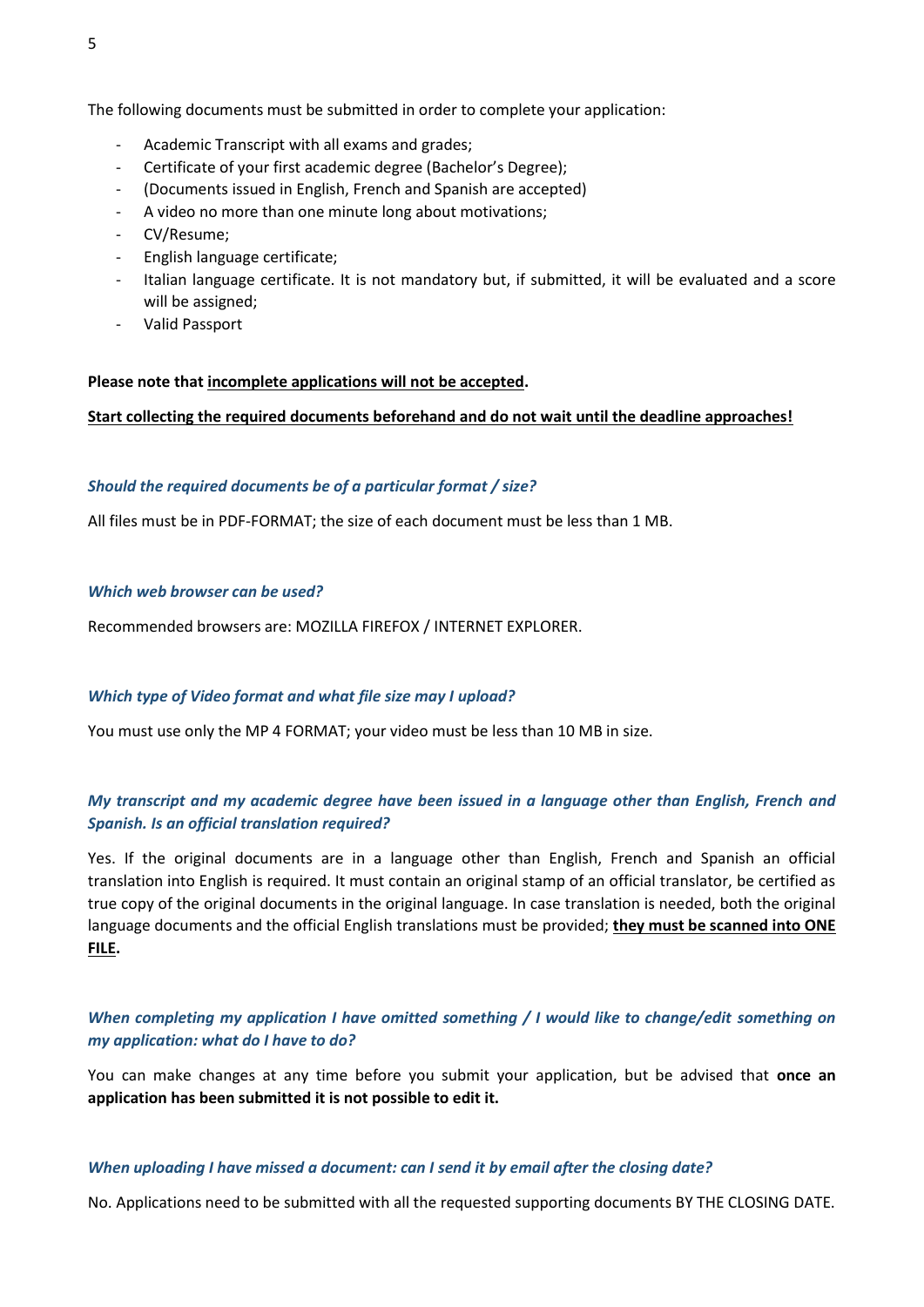### *Is the TOEIC Certificate accepted?*

Yes, it is accepted. For further information visit:

https://www.etsglobal.org/Global/Eng/content/download/890/13127/version/9/file/Mapping+the+TOEIC+ and+TOEIC+Bridge+Tests+on+the+CEFR+-+MAR338-LR.pdf

#### *How should I fill in the personal information section of the online application form?*

**You must include your full surname and all of your given names as stated in your passport.**

#### *When is the application deadline?*

The deadline for submitting your application is **February 27, 2020 until 12:00 (midday - Italian Time).**

#### *Will I be notified when my application is received?*

You will not receive an email confirmation of submitted application, but an automatic notification ("Thank you for applying to IYT in Italy…") will be displayed on your screen.

#### *When and how will I find out if I have been awarded the Invest Your Talent in Italy scholarship?*

In mid-June 2020 you will be notified by email to the account you listed on your application.

#### *I have been awarded a scholarship, what should I do now?*

For all information regarding the enrollment procedure and the visa application you have to refer to the Italian Embassy in your Country. The staff of the Embassy will support you during the whole procedure. Please note that you can refer to Uni-Italia on site Centers for assistance and support with the preenrollment procedure if you are a citizen from one of these Countries:

- India.
- Indonesia,
- $\bullet$  Iran,
- People's Republic of Republic of China,
- Vietnam.

Furthermore, should you find any difficulty the Italian Embassy cannot deal with, you can refer to the IYT

Committee.

#### *Can the Invest Your Talent in Italy scholarship be combined with any other scholarship?*

No. The Invest Your Talent in Italy scholarship is incompatible with any other scholarship and/or any other financial aid provided by the Italian Government or any Italian Public institution.

In case a student has been awarded more than one scholarship he/she **must choose which one he/she will keep and decline the other.**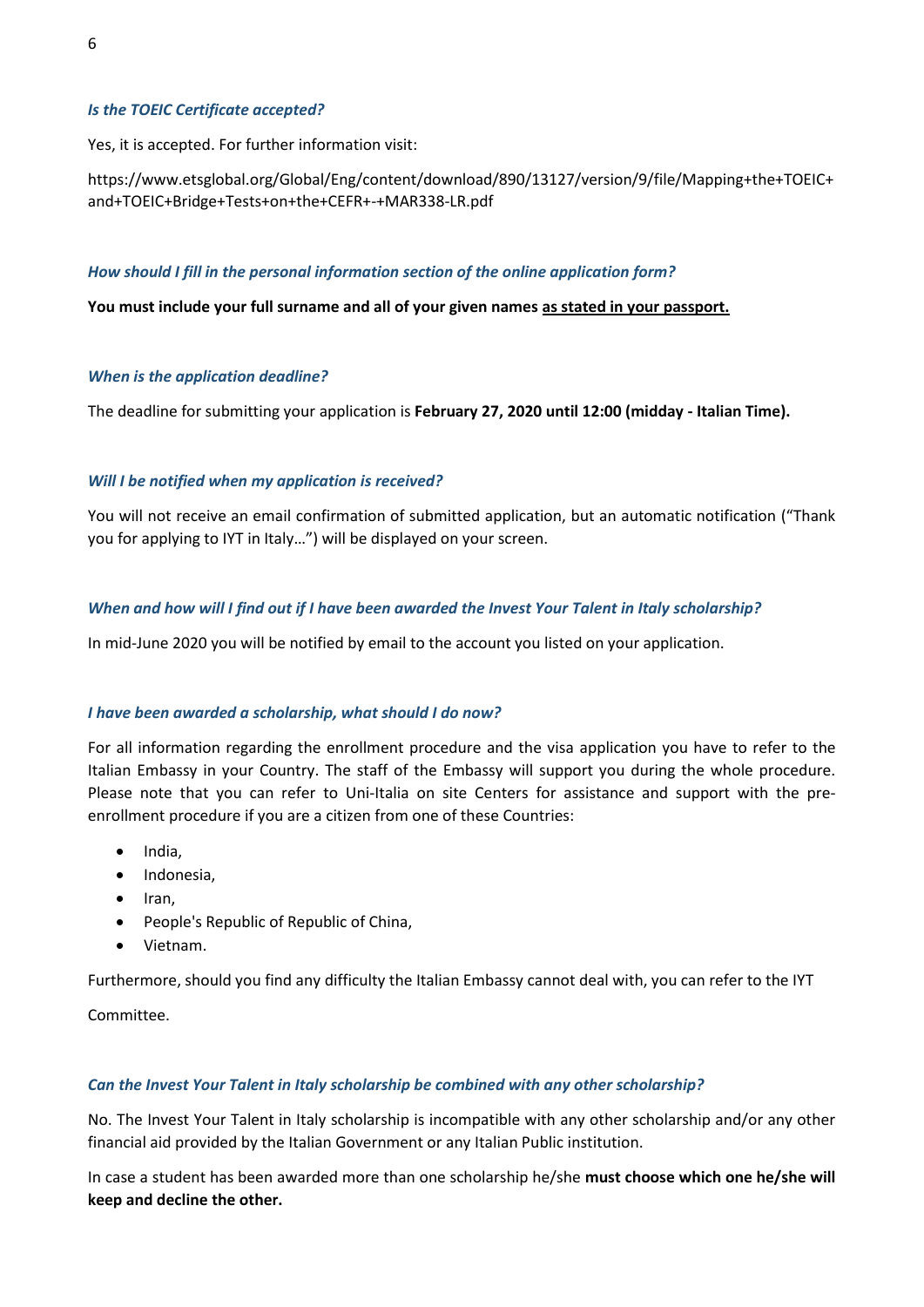# *I have been awarded the Invest Your Talent in Italy scholarship: can I participate in any international study program?*

No. The grant holder cannot participate in the ERASMUS exchange program or in other international mobility programs promoted by Universities. He/she cannot carry out his/her thesis research abroad, nor can he/she apply for an internship abroad.

The high degree of commitment required by the IYT program (CFU achievement, compulsory attendance of the Italian language course, internship at the Italian company) does not allow participation to other training courses offered by Universities.

### *Can I apply for more than one course?*

**No. You can apply only for ONE course.** Multiple applications – by using different email addresses - are strictly prohibited (see art. 3.2 of the Call) and will be rejected.

The second choice is only possible for those courses which accept a limited number of students. In this case the second choice is displayed automatically when completing the application.

## *Is it possible to change the university course I applied for at a later date? Will that affect my scholarship?*

No. It is not possible to enroll to a course different from the course you have chosen in your IYT application and still maintain the scholarship.

## *When and how will I receive my scholarship?*

Grantee will receive a 900/00 € monthly allowance on a quarterly basis, which will be paid on his/her Italian bank account (900/00 € / 1 month – 8.100/00 € / 9 months).

The scholarship will cover a period of study of 9 (nine) months starting from October 1, 2020.

Disbursement procedures will begin at the end of each quarter. Individual payments will therefore commence after that period.

# *If I have to defer my admission and attend the university in the 2nd semester, can I still maintain my IYT scholarship?*

No. It is not possible to defer admission in the  $2^{nd}$  semester and maintain the eligibility for receiving the scholarship.

# **Scholarship Renewal**

# *How do I apply for the renewal of my scholarship?*

In case of a two-year course (Laurea Magistrale) you can apply for the renewal of your scholarship for the second year.

In order to apply for the renewal of the scholarship, candidates must upload to:

<http://investyourtalentapplication.esteri.it/SitoInvestYourTalentApplication/signin.asp> the following documents by June 30<sup>th</sup>, 2020: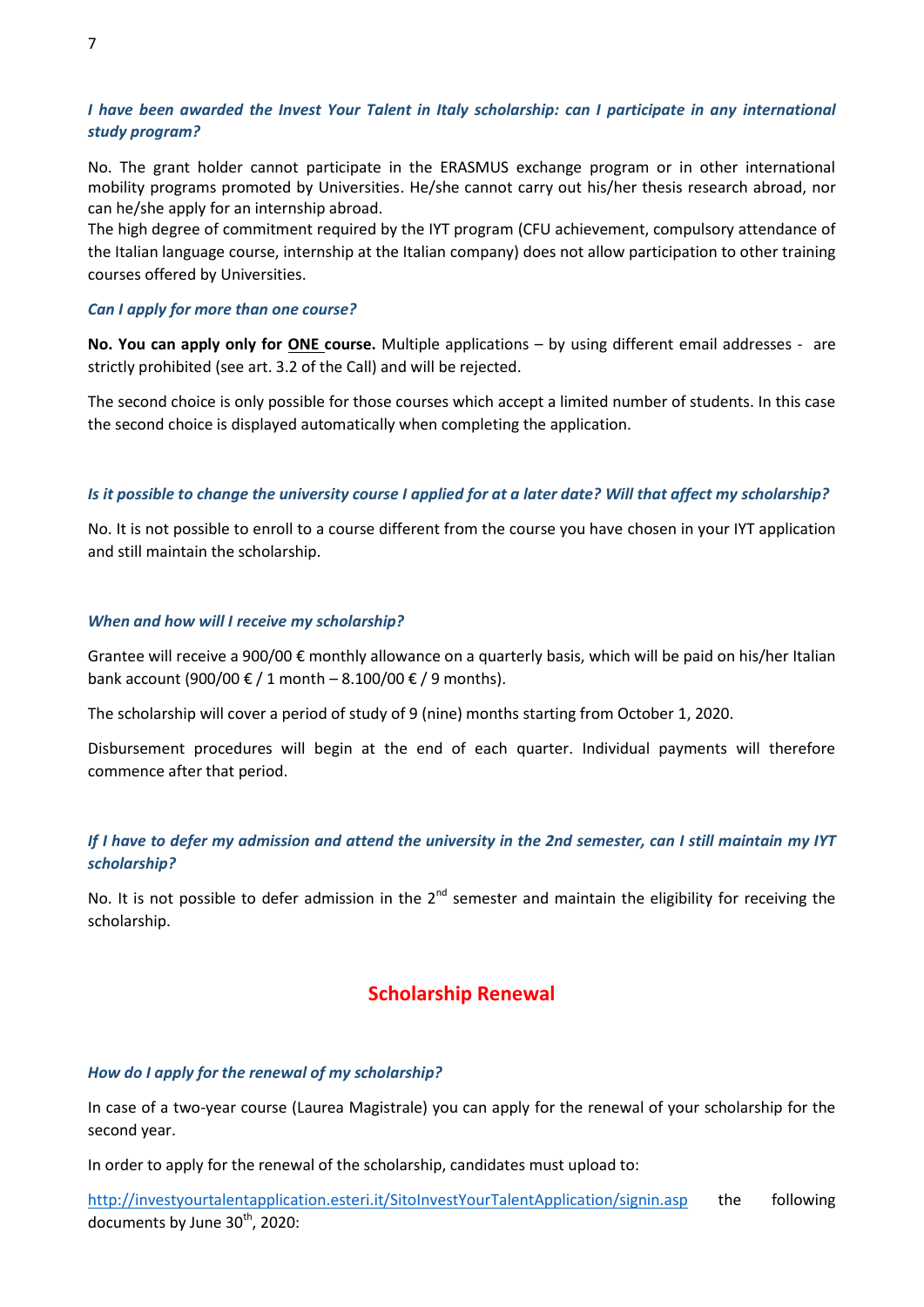- University transcript of the exams (Certificato Universitario degli Esami sostenuti CFU);
- A certificate of attendance of the Italian language course offered by the host University;
- "Internship declaration".

## *What are the scholarship renewal requirements?*

In order to receive the scholarship for the following academic year applicants must meet the following requirements:

- 1) complete a minimum of 30 credits by June  $30<sup>th</sup>$  2020;
- 2) provide proof of regular attendance of Italian language classes;
- 3) provide the Italian company's internship declaration.

## *How can I prove I have attended the Italian language course?*

You must upload either a certificate of attendance released by your University or your Transcript of Records (in case an exam of Italian language is mandatory for your course). In this case, your Transcript of Records should be uploaded twice.

# *Where can I find the Transcript of Records (ToR)?*

The ToR is available on your personal area on the University website. You can download it from the University online services. Remember to sign your ToR before uploading.

# **Internship**

#### *How will an internship in Italy benefit me?*

You will have the privilege to have a professional experience in the sector of your interest confronting yourself with leading Italian companies of each sector. You will have the opportunity to expand your professional and personal horizons, along with creating a network that will help your capabilities and creating possible future partnerships.

# *What do you mean by internship?*

As the winner of IYT scholarship, you must be aware that you are required to complete an internship period in a leading Italian company. Part of the student duties is to carry out a full-time internship that lasts three months. The internship program must be completed through the following instructions:

1) For Laurea Magistrale (LM): anytime from the end of the first summer session until July of the last semester. You may have to skip certain classes and do the exam at a later date in accordance with your university.

2) For Master Course: it must begin before the end of the academic year, and will entail missing certain classes that will overlap with the internship.

# **The internship is the core of the Program, therefore it is mandatory.**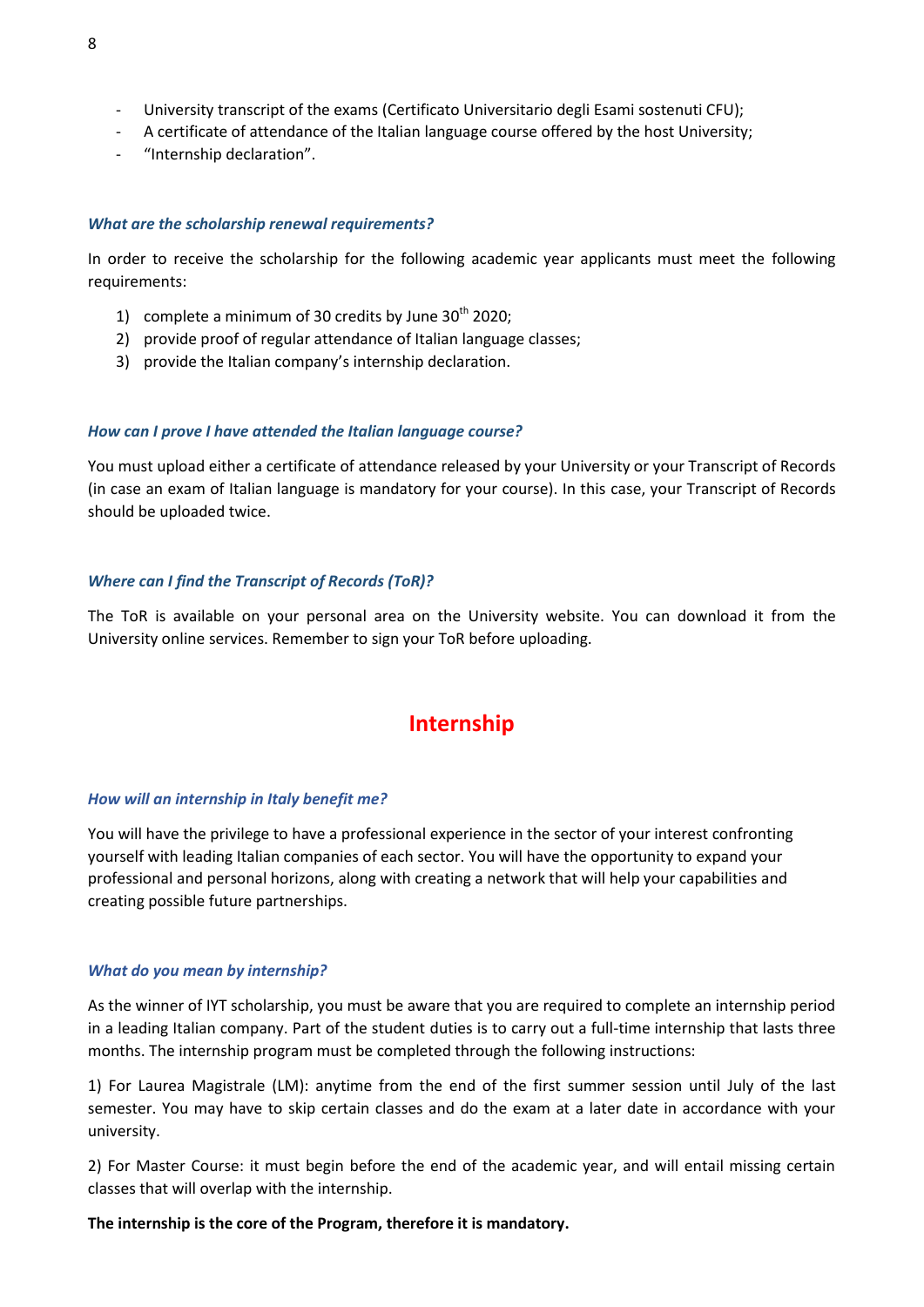# *How do I find the internship?*

In order to find an internship:

- 1) contact the career service of you university and follow their instructions;
- 2) In case the Invest Your Talent Committee has an internship offer to present, the Committee will contact the student directly and present that offer. There is, however, the possibility that the offer is in another city than where the student is studying.
- 3) You may also find autonomously the internship or through your university tutor but you will still follow the career service instructions and inform the Invest Your Talent Committee.

## *What do you mean by "scholarship renewal"?*

Renewal: To apply for a scholarship renewal, the student must submit the application via the platform: https://investyourtalentapplication.esteri.it in the "MY APP" menu> My application> Scholarship Renewal, uploading the following documents: University Transcript of the exams (CFU), Certificate of Attendance of the Italian Language Course offered by the Universities and the Italian Company's Internship declaration. Prior to the beginning of the program, you must have already an internship **drawn up** approved by Invest Your Talent Committee.

## *When and where should I do my internship?*

The internship takes place in Italy in an Italian company, and must last three consecutive months. Therefore in accordance with your tutor at the University you shall plan a suitable period for you to do the internship.

Please note that you cannot undertake the internship once you have completed your studies: failing to fulfill this commitment can affect the regular payment of the scholarship.

If you started an internship without asking the university's permission, you must contact the Career Service at once to make the "Convenzione di Stage" and the "Progetto formativo". If you do not follow these instructions, the internship will not be valid.

Please note that the students sponsored by partners of IYT program are required to complete the internship at those companies.

# *What is the "Convenzione di Stage"?*

In order to be legal and covered by insurance, internships must be subscribed by a document called "Convenzione di Stage*"*. It is a contract between yourself, the University, and the Company you will be interning at. This document contains the university commitment related to the student's insurance during the working period.

#### *What is the "Progetto formativo"?*

The *Progetto formativo* simply states what are the main tasks for the students, what are the objective of the traineeship, and a brief description of the internship. It is a document which has to be signed by the University tutor in agreement with the company you are doing the internship at. Please note that it has nothing to do with your scholarship renewal: it is needed for ECTS approval and insurance coverage.